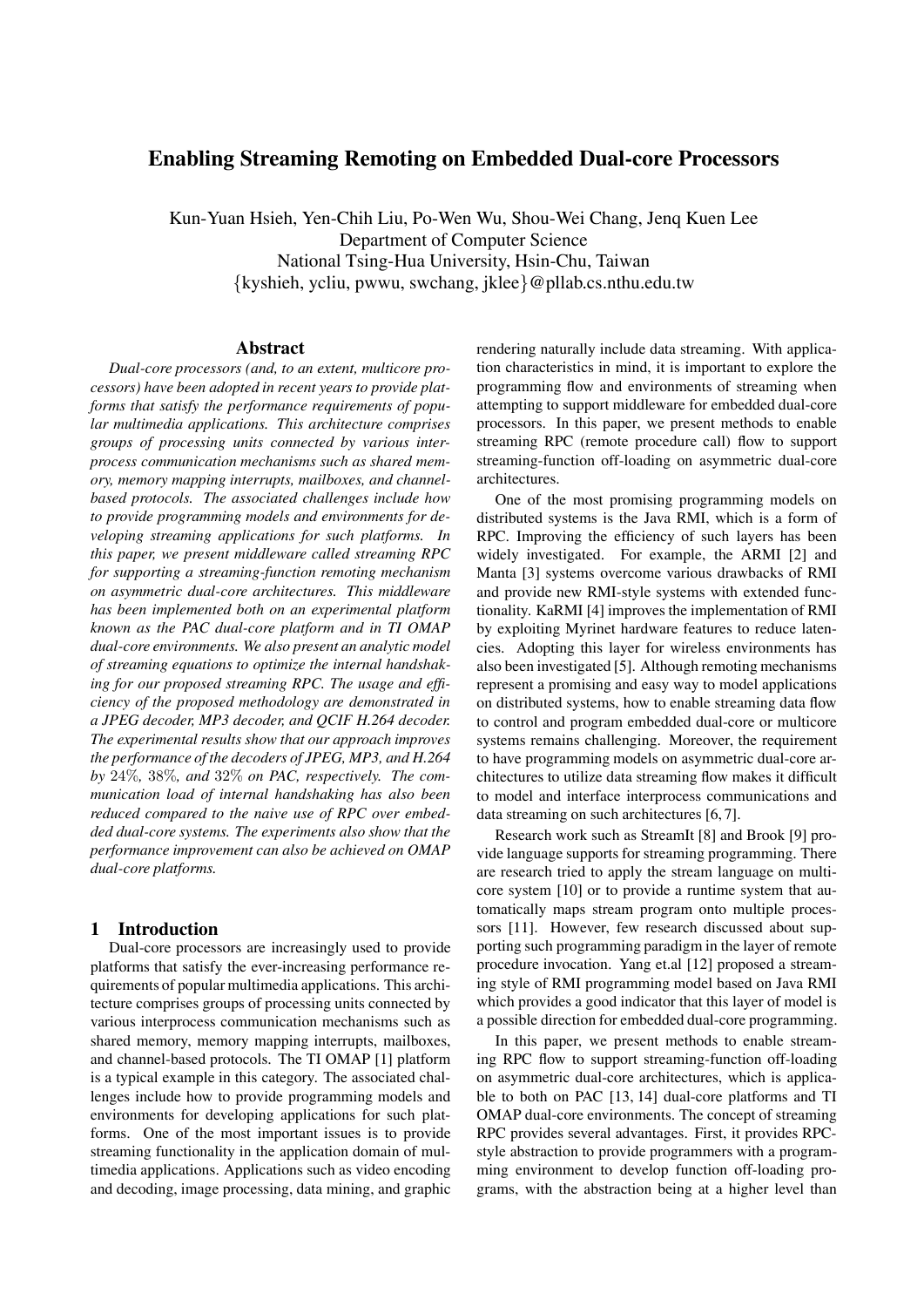

**Figure 1. Conventional dual-core architecture**

message passing. Second, streaming RPC overlaps communication and computation to improve performance in a parallel execution environment. Third, the APIs and programming model provided by streaming RPC guide the programmer to exploit the potential control and data parallelism in a intuitive way. Finally, streaming RPC reduces the amount of hand-shaking between the client and server by automatically streaming data from the server to the client. We present a software architecture to enable such communication flow for embedded dual-core processors. In addition, to manage the buffers for our proposed streaming RPC, an analytic model of streaming equations is proposed to reduce the amount of redundant communications caused by the asymmetry of the two processing units due to their different streaming rates in accessing the streamed data elements. The discrepancy in the streaming rate between two processors produces frequent remote function invocations between the server and client, which leads to a large amount of redundant communications. We present a streaming equation that suggests an appropriate threshold parameter to control the streaming rate in the streaming RPC to further reduce interactions between the client and server. A JPEG decoder, MP3 decoder, and H.264 decoder are presented to demonstrate both the use and efficiency of the proposed methodology. The experimental results show that our approach improves the performance of the decoders of JPEG, MP3, and H.264 by24%, 38%, and 32% on PAC, respectively and reduces the internal handshaking compared to the naive use of RPC over embedded dual-core systems.

The remainder of the paper is organized as follows. Section 2 provides an overview of the software framework and programming model of streaming RPC. Section 3 presents the systematic methodology and procedures of the communication mechanism. Section 4 details the streaming equations to prune redundant communications when performing streaming RPC. Section 5 provides the experimental results. Finally, Section 6 concludes this paper.

### **2 Overview**

### **2.1 Software Design Flow on Dual-core Architecture**

As shown in Figure 1, to achieve the processing requirements of high performance, multifunction, and low power-consumption, a conventional dual-core architecture



**Figure 2. Dual-core application design flow based on streaming RPC**

comprises a dedicated processor(e.g. a digital signal processor), a microprocessor(MPU), and integrated peripheral controllers. Compared to the design of a MPU, a digital signal processor(DSP) is optimized for processing high computational tasks with different architectural features of memory system, data operation, and instruction sets. The asymmetric design of such architectures raise challenges of programming in language support, algorithm design and standard communication protocols, various instruction-sets, new parallel computing scenario, and debugging challenges [15]. One of the architectural issues affecting the performance and modeling of applications on dual-core architectures is the design of DSP. Take PACDSP for example, the design of multibank and distributed register files are adopted to provide a low power consumption and cost architecture. To support high computation power, PACDSP is constructed as five-issue VLIW processor. Such design brings challenges to the programmers of how to exploit potential parallelism provided by architecture and utilize the computation power of DSP.

Figure 2 presents an overview of the application design flow for embedded dual-core systems conforming with our design. It includes toolkit chains, operating systems, ESL (electronic system level design) for dual-core simulations, and interprocess communication mechanisms. The modeling of applications involves the underlying interprocessor communication mechanisms provided by the architecture [16]. The basic communication protocol for interacting the MPU and DSP is both processor polling through shared memory [17] or sending events by triggering interrupts. When polling is used, both processors agree with a specific memory partition scheme. When a task asks resources from tasks resided in the other processor, it writes a flag in the shared memory and then polls the status until the flag is polled by the corresponding task. Alternative approach for inter-processor communication mechanism is sending events by invoking interrupts which provides a basic hardware mechanism for implementation software communications.

#### **2.2 Programming Model**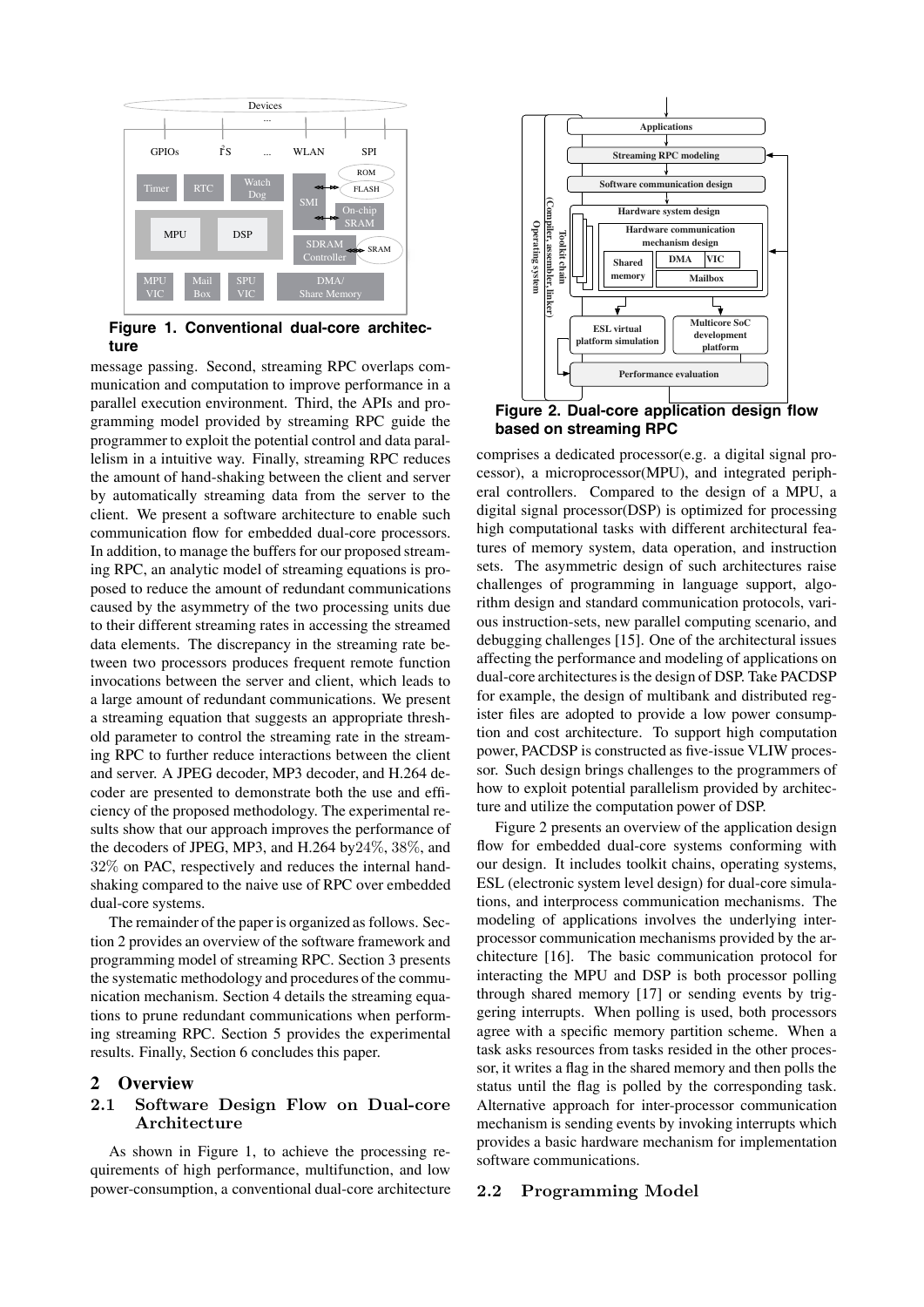

**Figure 3. Flow control in a simplified MP3 decoder**



```
/ ∗ St r e a mi n g RPC c l i e n t ∗/
void MP3 decoder () {
         stream rpc ( imdct, transmitter );
}
void _transmitter (){
STREAMID id = 4;
  / ∗ Initializing streaming c hannel ∗/
stream create (id );
/ ∗ Pushing data to streaming channel ∗/
stream_put(id, DATA);stream push (id);
 ...
}
...
/ ∗ St r e a mi n g RPC s e r v e r ∗/
\text{void } \text{im}\text{dct} (){
STREAMID id = 4;
  / ∗ Initializing streaming c hannel ∗/
stream_create(id);
/ ∗ Aggregating data from streaming
    channel ∗/
 stream\_get(id, DATA);stream pop ( id );
 ...
}
...
```
The proposed streaming RPC is based on a middleware called pCore Bridge which provides basic communication modules on dual-core architectures. pCore Bridge is built based on dual-OS environment with Linux running on MPU and pCore [18] running on DSP. pCore is a multithreaded, priority-based, preemptive, and dual-core/multicore supportive kernel designed for the DSP on dual-core architectures. With transparent kernel modules and welldefined design patterns, pCore cooperates well with the OS on the MPU. Moreover, as a highly flexible and configurable system, pCore supports the developers to easily adopt various programming models according to different needs to provide a high-productivity runtime environment with efficient execution model on the dual-core architecture of PAC.

The software APIs used for the streaming RPC are based on a conventional C-function call with Linux system library and pCore Bridge support. The programming model for streaming RPC is illustrated using an MP3 decoder. Figure 3(a) shows the decoding flow, and Figure 3(b) shows the execution flow of the applications on dual-core SoCs, which represents about 25% of the workload on the DSP. The client invokes the remote module *imdct* by calling *rpc invoke( imdct )*. The procedure invocation is synchronized in the paradigm of a typical RPC. This represents a simple programming model of a dualcore application, and it does not exploit the potential architectural parallelism. Moreover, it fails to model the data streaming of the multimedia application. Figure 3(c) shows the execution model of streaming RPC the maps the application level parallelism to the hardware communication mechanism by providing simple programming APIs. A streaming RPC client is invoked as follows:

stream\_rpc(\_imdct\_, \_transmitter\_);

Program 1 lists sample code of an MP3 decoder implemented by a streaming RPC. In the mechanism, the thread in which data are pushed from a sender is called the transmitter, while the thread in which data are aggregated on the receiver is called the aggregator. When invoking a streaming RPC, the data required are transmitted to the RPC server by the transmitter that is monitored by the stream controller. After invoking *stream rpc()*, the client is allowed to continue computation concurrently. The stream controller then schedules the transmitter specified in the argument for data transmission. To initialize the streaming communication, the transmitter and aggregator first create a streaming channel by flagging the same identifier to the API *stream create*. Processes with the same *stream id* are bound to the same streaming channel.

The transmitter uses *stream put* to put data into the stream buffer and *stream push* to send it to the streaming channel. The APIs allow the developer to shape the streaming kernel by assembling the available stream buffers.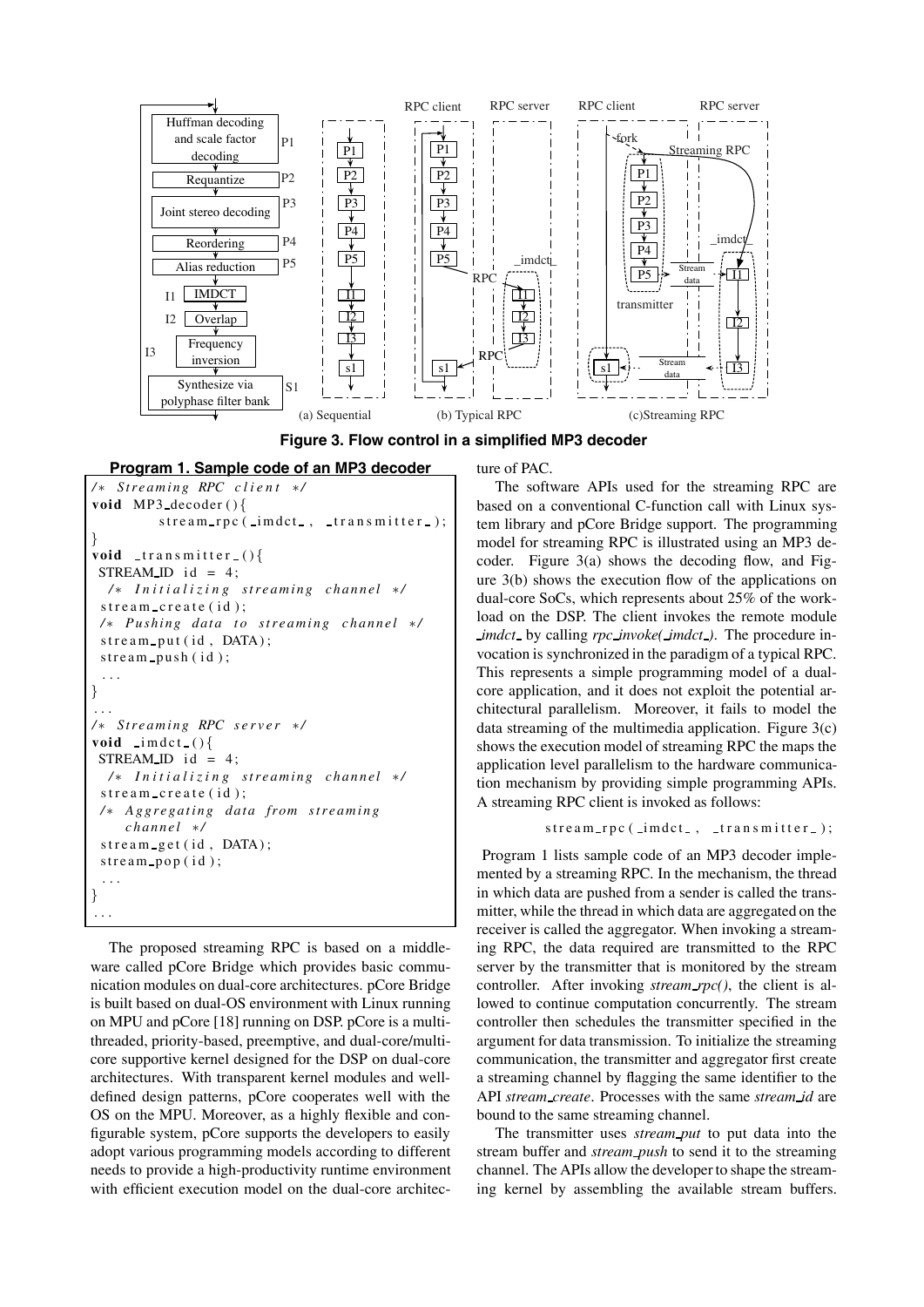

**Figure 4. Software architecture of RPC on dual-core architectures**

Once the transmitter has successfully transmitted the data required, the stream controller invokes *imdct* for computation. To retrieve the data from the streaming channel, the aggregator in the server first creates a streaming channel with the same identifier, then gets the data from the streaming channel by invoking *stream get*. The aggregator is required to free the streaming buffer by applying *stream pop* to the data that is not needed.

As shown in Figure 3, streaming RPC not only provides a mechanism of data streaming function off-loading, but also exploits the parallelism in the applications. The underlining mechanism of streaming RPC execute the application while concurrently running aggregator and transmitter for data transferring. In addition to provide a middleware for streaming programming, streaming RPC exploit the performance of dual-core applications by aggressively utilizing the hardware resources and exploiting the potential parallelism in the architecture.

# **3 Supporting Data Streaming for Remote Function Invocation**

## **3.1 Software Architecture of Streaming RPC**

Remote procedure call(RPC) is a promising technique in distributed systems that allows the invocation of a remote procedure on a different processor. Figure 4 shows the software architecture of RPC in the dual-core architectures that have been adopted in programming dual-core system-on-chip(SoC) in recent years [19]. Applications running on different processors communicates by invoking commands provided by the software communication protocol. The software communication is built on top of the hardware communication modules. The lower layer of the communication design employs a standard RPC design for function off-loading.

As shown in Figure 4, the client and the server communicate with each other through the RPC stub to perform proper communication strategies. The stub queries a shared structure called *registry* that resided in the operating systems to keep the descriptions of each remote application.

Our proposed streaming RPC is based on the software framework of RPC and is implemented in the upper layer of design flow of communication layers. The novel programming paradigm allows developers to model streaming applications by exploiting potential parallelism for multimedia applications by streaming data required for the RPC calls. In the proposed model, a stream is a data pipe associated with an RPC invocation. To date we have enabled streaming RPC flow for two dual-core platforms, PAC and



**Figure 5. Software architecture of streaming RPC**

TI OMAP 5912, both of which comprise a general processing unit as the main processor and a DSP as a specialized slave processor for accelerating multimedia applications. Figure 5 depicts the software architecture of streaming RPC, which comprises the three key components described below:

- **Streaming channel** A streaming channel is associated with an RPC request for transmitting data by setting the predefined stream identifier. The streaming channel provides a communication channel between the RPC client and server.
- **Streaming buffer** The streaming operations allow the client and server to overlap communications and computations by continuously receiving and sending data through the streaming channel. To support such data streaming, multiple *streaming buffers* are associated with a streaming channel for providing data buffering while performing streaming operations.
- **Stream controller** The discrepancies in processing speed and I/O latency between processors mean that the production rate of the sender and the consumption rate of the receiver are not equal. This results in the computation unit with a faster streaming rate having to wait for data communications. To avoid the associated blocking overhead, the stream controller monitors and manages the streaming channel to implement data-driven streaming operations.

### **3.2 Pushing and Aggregating Mechanism**

Streaming RPC is based on the typical RPC communication mechanism that allows the invocation of a remote procedure on a different processor. For this mechanism to support efficient data streaming, we introduce a pushing and aggregating mechanism for data transmission to avoid the typical call-and-wait mechanism of typical RPC. The pushing and aggregating mechanism automatically transfers data from the sender to the receiver by pushing data into the streaming channel using an asynchronous communication protocol. In the mechanism, the thread in which data are pushed from a sender is called the transmitter, while the thread in which data are aggregated on the receiver is called the aggregator. When a transmitter/aggregator queries the streaming channel for a streaming buffer to perform data transfer, the corresponding stream controller first checks if a streaming buffer is ready; if it is not, the transmitter/aggregator is suspended until a free streaming buffer is available.

Frequent suspending and waking up is avoided by assigning a threshold to a streaming channel, with the stream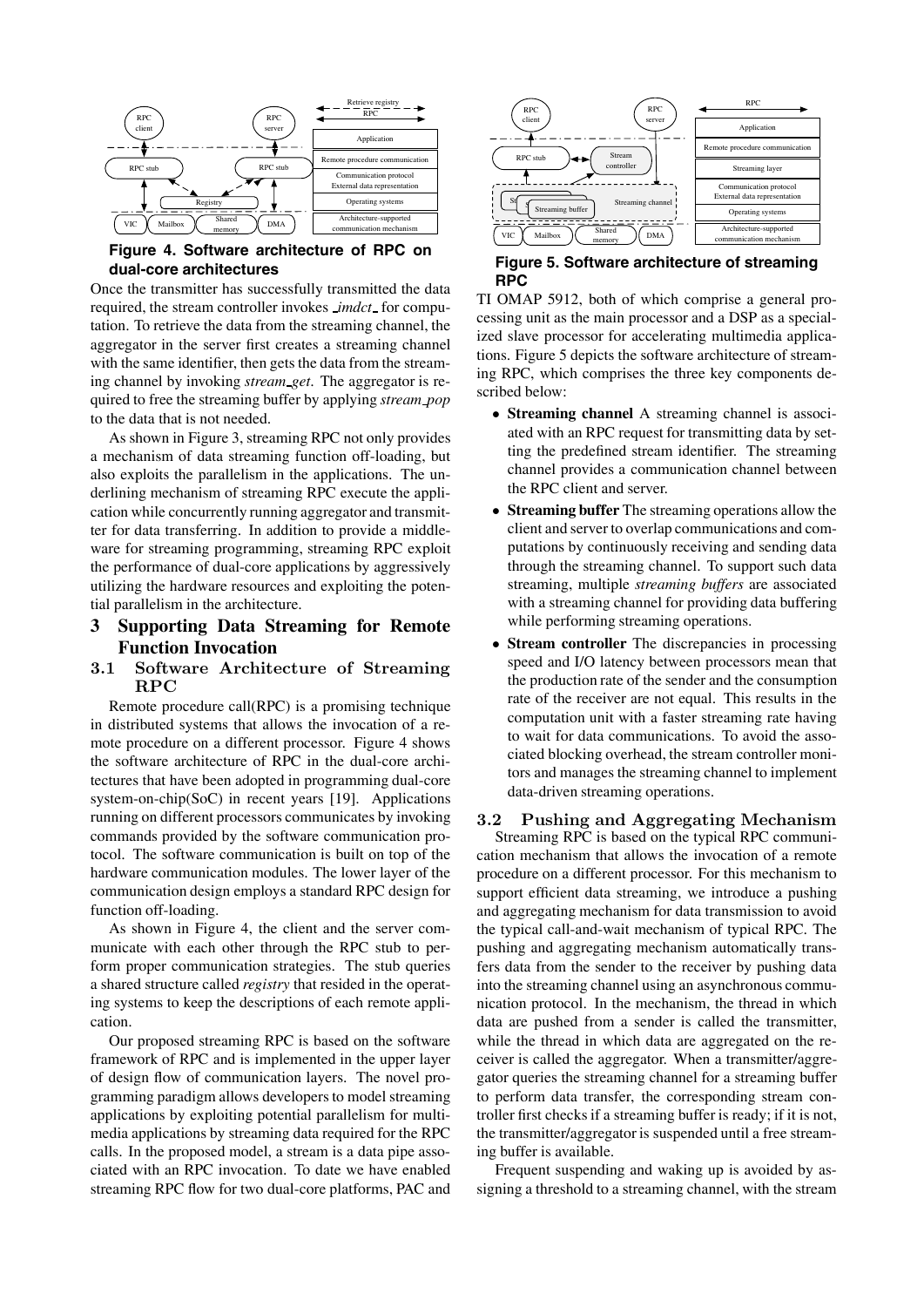| Algorithm $1:$ Pushing mechanism                                       |
|------------------------------------------------------------------------|
| <b>Require:</b> Q streaming channel                                    |
| <b>Require:</b> $P$ next empty streaming buffer from $Q$               |
| <b>Require:</b> $n$ rate control threshold                             |
| <b>Require:</b> DATA data to be transmitted                            |
| while $P \neq \phi$ do                                                 |
| $P \Leftarrow$ DATA                                                    |
| Push $P$ to $Q$                                                        |
| $Buffer_{ready}++$                                                     |
| <b>if</b> Buffer <sub>ready</sub> $\geq n$ and aggregator is suspended |
| then                                                                   |
| Trigger <i>aggregator</i> by passing messages                          |
| end if                                                                 |
| end while                                                              |
| if $P = \phi$ then                                                     |
| Suspend the <i>transmitter</i>                                         |
| end if                                                                 |
|                                                                        |

controller only waking up procedures when a streaming channel satisfies the threshold criterion. For example, if the data streaming speed of the transmitter is faster than that of the aggregator, the stream controller blocks the transmitter when there is no streaming buffer available. When there is an empty buffer, the transmitter is woken up immediately. However, such a mechanism increases the redundant communication overhead caused by frequent message passing. Thus, we proposed a new rate-controlling parameter  $n$  to reduce such overhead. By setting the threshold of  $n$  to be any number  $k$  larger than 1, the stream controller wakes up the transmitter when there are  $k$  streaming buffers available, rather than waking up the transmitter immediately. Controlling the threshold allows the programmer to improve the performance by reducing the frequency of system call invocations for internal RPC hand-shaking.

Algorithm 1 illustrates the pushing mechanism. Once invoked, the transmitter first queries the corresponding streaming channel  $Q$  for a empty streaming buffer  $P$  to transmit the data to the receiver. The stream controller records the number of the ready buffer in the  $Buffer_{readu}$ parameter for implementing the streaming flow. When  $Buffer_{ready}$  is greater than  $n$ , this indicates that the buffer is large enough to support data streaming. After the data are successfully pushed to the streaming channel, the stream controller checks the state of the aggregator, and if the aggregator is suspended and  $Buffer_{ready}$  is greater than  $n$ , the transmitter then wakes up the aggregator so that it receives data. If there is no empty stream buffer available, the transmitter suspends itself instead of actively waiting for a buffer to be released. Such a paradigm allows the processor to be fully utilized by making more computation power available to other applications.

The data aggregating mechanism in streaming RPC is illustrated in Algorithm 2. The aggregator first queries the streaming channel Q for a ready buffer P. After successfully retrieving data from streaming buffer to *DATA*, the streaming buffer is then released for the transmitter to keep transferring more data. When there is no ready buffer in the streaming channel, the aggregator checks the state of

| <b>Algorithm 2</b> : Aggregating mechanism                              |
|-------------------------------------------------------------------------|
| <b>Require:</b> Q streaming channel                                     |
| <b>Require:</b> P next ready streaming buffer from $Q$                  |
| <b>Require:</b> <i>DATA</i> data to be aggregated to                    |
| while $P \neq \phi$ do                                                  |
| $DATA \Leftarrow P$                                                     |
| Pop $P$ from $Q$                                                        |
| $Buffer_{readu}$ --                                                     |
| <b>if</b> Buffer <sub>ready</sub> $\leq n$ and transmitter is suspended |
| then                                                                    |
| Trigger <i>transmitter</i> by passing messages                          |
| end if                                                                  |
| end while                                                               |
| if $P = \phi$ then                                                      |
| Suspend the <i>aggregator</i>                                           |
| end if                                                                  |

the transmitter. If the transmitter is suspended, the aggregator wakes it up and then suspends itself to wait for the transmitter to transfer data. The proposed pushing and aggregating mechanism improves the efficiency of data transmission by using an asynchronous communication protocol without waiting during busy periods.

### **4 Optimizing Internal Handshaking**

Whilst the proposed streaming RPC provides an efficient data streaming mechanism, differences in the processing speed and I/O latency between processors results in discrepancies in the streaming rates between the transmitter and aggregator. The streaming rate refers to the amount of stream data accessed by the transmitter or the aggregator per unit of time. The asymmetry in the streaming rates between application client and server could result in a large amount of implicit internal RPC communication for hand-shaking. In this section, we propose a governing equation to avoid redundant communication using a threshold parameter in the streaming channel without invalidating the real-time requirement of a multimedia application. Moreover, the proposed streaming RPC provides an option to estimate an appropriate threshold value by profiling the architectural parameters using a proposed slack-less analysis.





Figure 6 shows a conventional streaming application model with data-pipelined execution flow where the sender and receiver access the streaming channel at average rates of  $\epsilon$  and  $\delta$ , respectively. Assume that the application transfers k bytes of data through the streaming channel between each pipeline stage, where the data are processed by the sender on processor 1 (P1) in  $\beta$  seconds. If P1 can access  $\frac{1}{T_{PI}}$  bytes in the memory per second, a time of  $k \times T_{P1}$  seconds is required to write the data to the stream-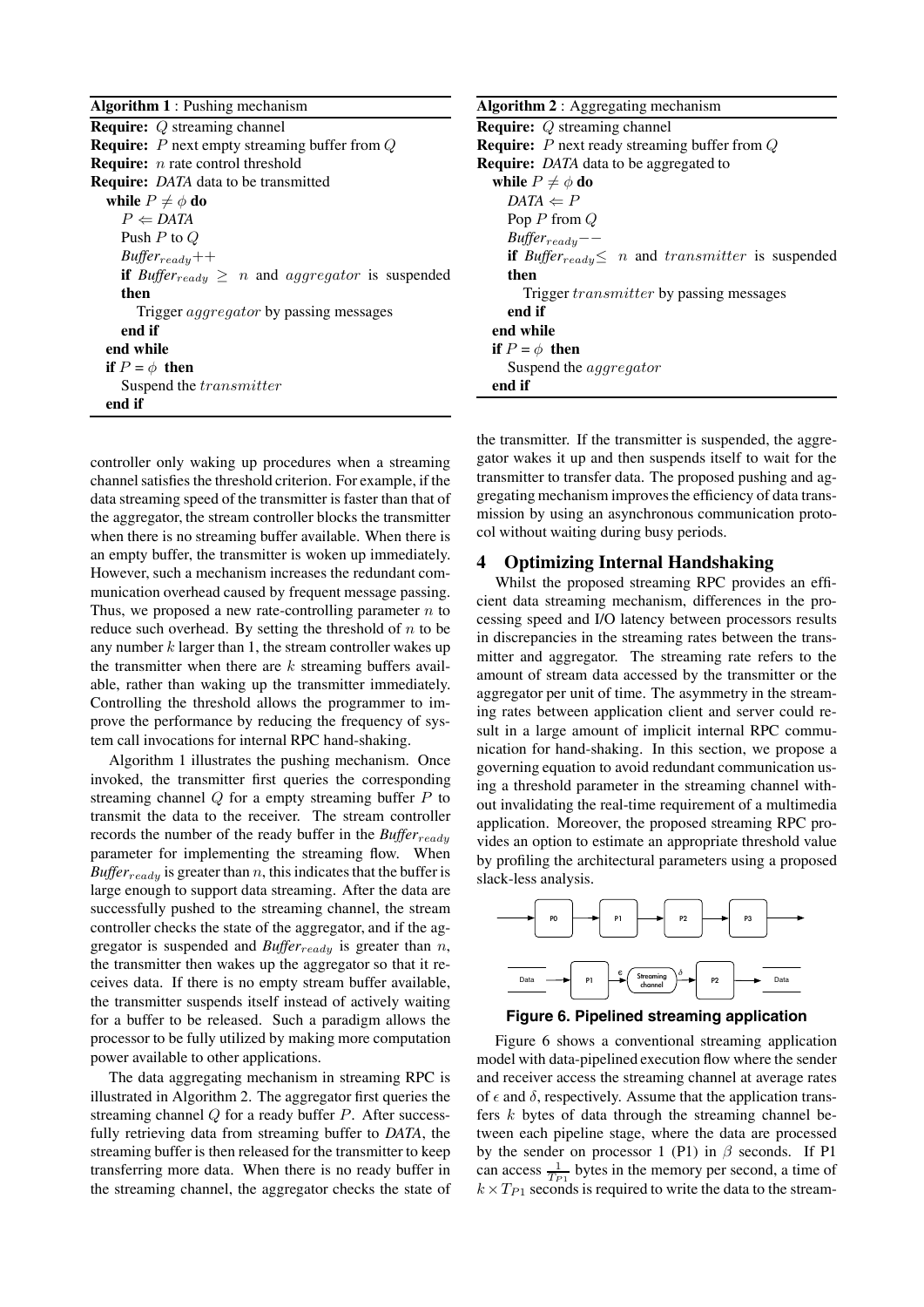

**Figure 7. Performance evaluation of different application kernels**

ing channel. Transferring  $k$  bytes of data from one pipeline stage to the next stage through the streaming channel takes  $k \times T_{P1} + \beta$  seconds. Thus, the streaming rate of the sender is

$$
\epsilon = \frac{1}{k \times T_{P1} + \beta}
$$

Assume the receiver on processor  $2(P2)$  reads the k bytes of data in  $k \times T_{P2}$  seconds and processes it in  $\alpha$  seconds. The streaming rate of receiver  $\delta$  can be determined in the same way:

$$
\delta = \frac{1}{k \times T_{P2} + \alpha}
$$

If  $\delta > \epsilon$ , the receiver is blocked when there is no stream element available in the streaming channel. The stream controller will wake the receiver once the sender pushes the next element into the streaming channel. This behavior represents a huge overhead to the system. To avoid frequent triggering of the receiver, the proposed streaming operations allow the programmer to set up a threshold  $n$ , whereby the stream controller waits until there are  $n$ stream data elements available for processing.

One of the problems is to decide the most appropriate value for threshold parameter  $n$ . Ignoring memory consumption and the response-time requirement, the best solution to this problem is to keep the receiver from waiting once it is triggered by setting n to  $\infty$ . However, the memory is always limited and expensive in embedded dualcore architectures, and keeping the receiver waiting for a long period of time conflicts with the requirement for realtime operation. Let us assume that the response-time requirement of the receiver for the next stage of computation is  $T_r$ , and that the overhead of triggering the receiver is  $T_{trigger}$ . Once a receiver is blocked, it has to wait for the sender to transfer  $n$  data elements to the streaming channel. Then the stream controller triggers the receiver to process these data elements. The response time of the receiver after being blocked with threshold parameter  $n$  is determined by the summation of the times required to transfer *n* data elements  $\frac{n}{\epsilon}$ , for the overhead of triggering the receiver  $T_{\epsilon}$  and to process the first data element  $\alpha$ . The ceiver  $T_{trigger}$ , and to process the first data element  $\alpha$ . The response time must satisfy the following response-time requirement:

$$
T_r \ge T_{trigger} + \frac{n}{\epsilon} + \alpha \tag{1}
$$

The upper bound of threshold parameter  $n$  is obtained by solving the inequality in Equation 1 for  $n$ :

$$
n \le (T_r - T_{trigger} - \alpha) \times \epsilon \tag{2}
$$

Setting the threshold to an appropriate value should reduce the frequency of signal passing for internal RPC hand-shaking. Moreover, threshold analysis should guide the developer for future optimizations by adjusting the algorithms to fit the streaming rate or to scale the power status when attempting to minimize the power consumption. To guide the remodeling for enhancing the performance as mentioned in Section 2, the proposed streaming RPC provides an option for estimating an appropriate threshold value. The effects of applying different threshold values in different applications are demonstrated in Section 5.

#### **5 Experiments**

We now describe the methods we used to evaluate the proposed streaming RPC and the results obtained. The experiments were performed on PAC. The PAC development board that is built on the ARM Versatile PB926, which contains a 300-MHz ARM 926EJ-S processor with a 32- KB cache. It is extended with an evaluation board (EVB) comprising a 250-MHz PAC DSP, 64 Kbyte of data memory, and 32 KB of instruction cache. The two processors can exchange data and signals via 128 MB of SDRAM residing on the Versatile and 512 MB of SDRAM on the EVB. Early evaluation were also performed on TI OMAP 5912 to reveal that the mechanism can also be applied on different architectures. The OMAP starter kits comprise an ARM 9 core and a DSP core, both operating at 192 MHz and having 32 MB of SDRAM and 32 MB of ROM. The evaluation was implemented in Linux on the ARM core and using a runtime system called pCore on the DSP.

The application kernel, inverse discrete cosine transformation (IDCT) of the JPEG decoder, inverse modified discrete cosine transformation (IMDCT) of the MP3 decoder, and inverse quantization and inverse transformation (IQ/IT) were evaluated to assess the performance and overhead of streaming RPC with different computational features for various amounts of data. Figure 7 compares the performances of the evaluated application kernels running with different numbers of data elements. The IDCT of the JPEG decoder required 258 bytes data to accomplish a complete round-trip transformation, while the IMDCT and IQ/IT required 160 bytes and 1542 bytes respectively. There was a performance reduction when processing only a few data elements due to the overhead of maintaining the streaming channel of the stream controller. However, the performance of streaming RPC improved as the number of data elements increased. The data operations benefit from the pushing and aggregating mechanisms, which improve the total performance of kernels employing streaming RPC. Moreover, an increasing amount of processed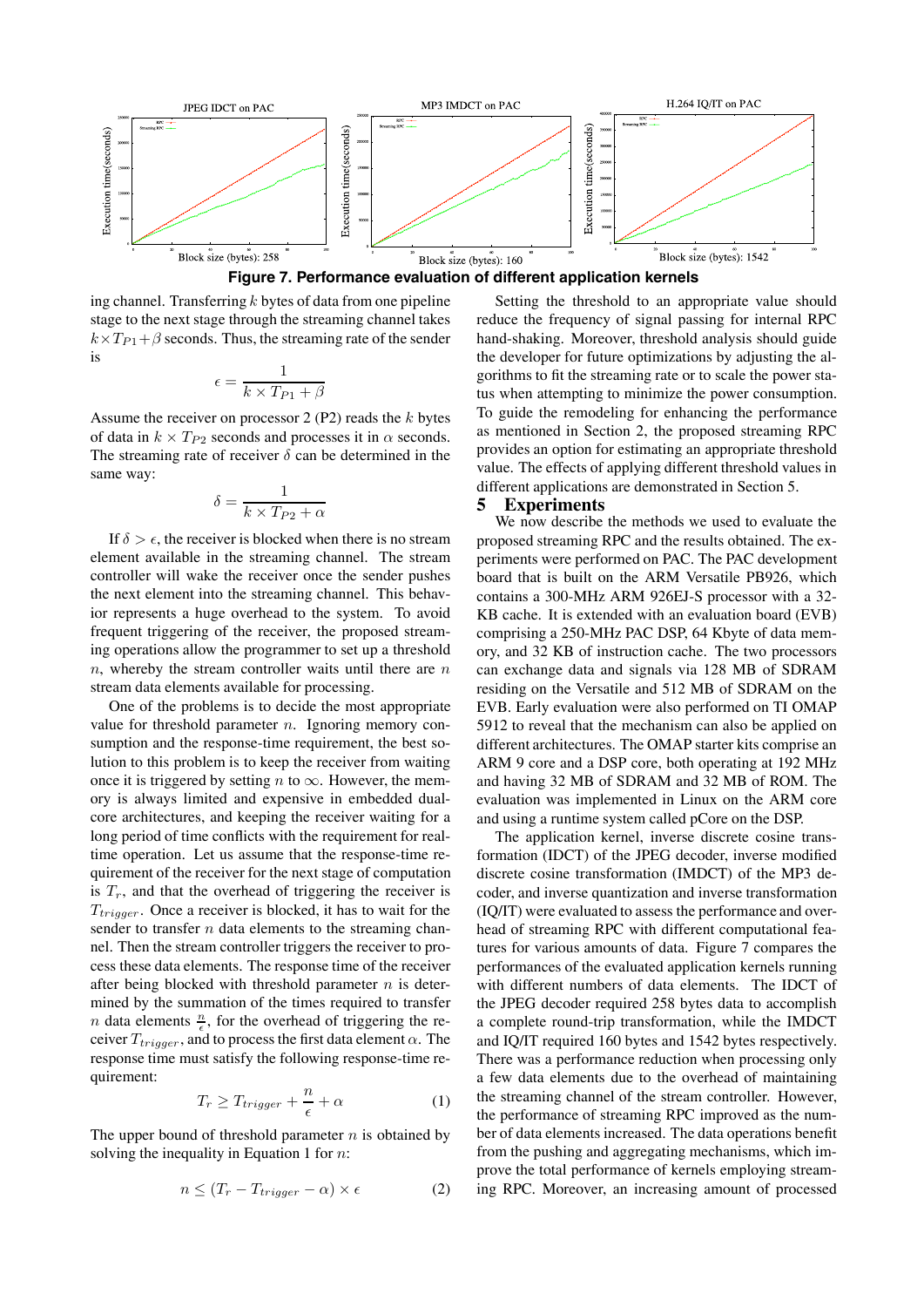

**Figure 8. Performance improvement and corresponding internal RPC hand-shaking times for different threshold values on the MP3 decoder**

data provides more opportunities for the streaming RPC to overlap computations and communications. In summary, the performance of each kernel was improved after applying streaming on PAC.

In order to assess the performance of streaming RPC relative to typical RPC in multimedia applications, we implemented three common decoders: a JPEG decoder with a resolution of 317×255, an MP3 decoder, and a QCIF H.264 decoder. Figure 9 shows the performance improvement of streaming RPC for these multimedia decoders. The features of the three decoders are quite different. The partitioning of the JPEG and MP3 decoders resulted in about 25% of the program being executed on the DSP with data of fine granularity and high data parallelism, and without cross referencing between frames. The performance improvement for the JPEG decoder was 24% on PAC and the performance of MP3 decoder was improved by 38% on PAC compared to RPC implementation. The H.264 decoder also had 25% of the workload off-loaded to the DSP, but its operation is much more complex. Decoding a frame of an H.264 video involves many references to the previous frame, which potentially reduces the degree of data parallelism. Moreover, the data are difficult to partition with good granularity. However, although with coarsegrain data partitioning, the performance of H.264 was still improved by 32% on PAC when using streaming RPC. The early evaluation of two decoders of JPEG and MP3 with streaming RPC support also had been implemented on OMAP to demonstrate that the proposed mechanism is applicable to different architectures. The performance improvement of JPEG decoder is 26% and the performance of MP3 decoder is improved by 40% on OMAP. The improvement shows that streaming RPC is able to attain high performance improvement on different architectures compared to naive use of RPC.

To demonstrate the effects of the choice of threshold for

the streaming channel, we measured the execution time of the MP3 decoder without synchronizing the time ticks for different threshold values. Figure 8 shows that the performance of the MP3 decoder improved dramatically when the threshold was changed from 1 to 10, and improved less for larger values. The performance line gives the performance improvement of streaming RPC with different number of thresholds from Equation 2 shown earlier in Section 4. The base version is the one set threshold as one. The LHS of the figure is for MP3 on PAC platform, and the RHS of the figure is for TI OMAP platform. The line for RPC times is the communication amount. Significant amount of reductions on communications were achieved. Both lines are given with the improvement ratio. Figure 8 shows the corresponding internal RPC hand-shaking times for different threshold values on the MP3 decoder. Although the performance was not greatly affected by the threshold value, the amount of communication improved dramatically as the threshold increased. We also measured response time  $T_{trigger} + \frac{n}{\epsilon} + \alpha$  (see Section 4) for dif-<br>ferent thresholds in the MP3 decoder. The decoder played ferent thresholds in the MP3 decoder. The decoder played 40 frames per second, where each frame comprised 128 sub-banks. The program was partitioned to process a subbank as a data unit on the DSP. The average response time  $T_r$  for the streaming RPC was 125,000 microseconds to satisfy the real-time requirement. Figure 10 shows the distribution of the response times for different thresholds of numbers of execution. The results of the response time of each threshold varies in a range that could be affected by the Linux scheduler and the on-board I/O latency, however, it illustrates an average soft-realtime requirement of the program. The profiler of streaming RPC conservatively suggests a threshold value of 80 on PAC and 100 on OMAP, which represents a light communication workload (as shown in Figure 8) and satisfies the real-time requirement.